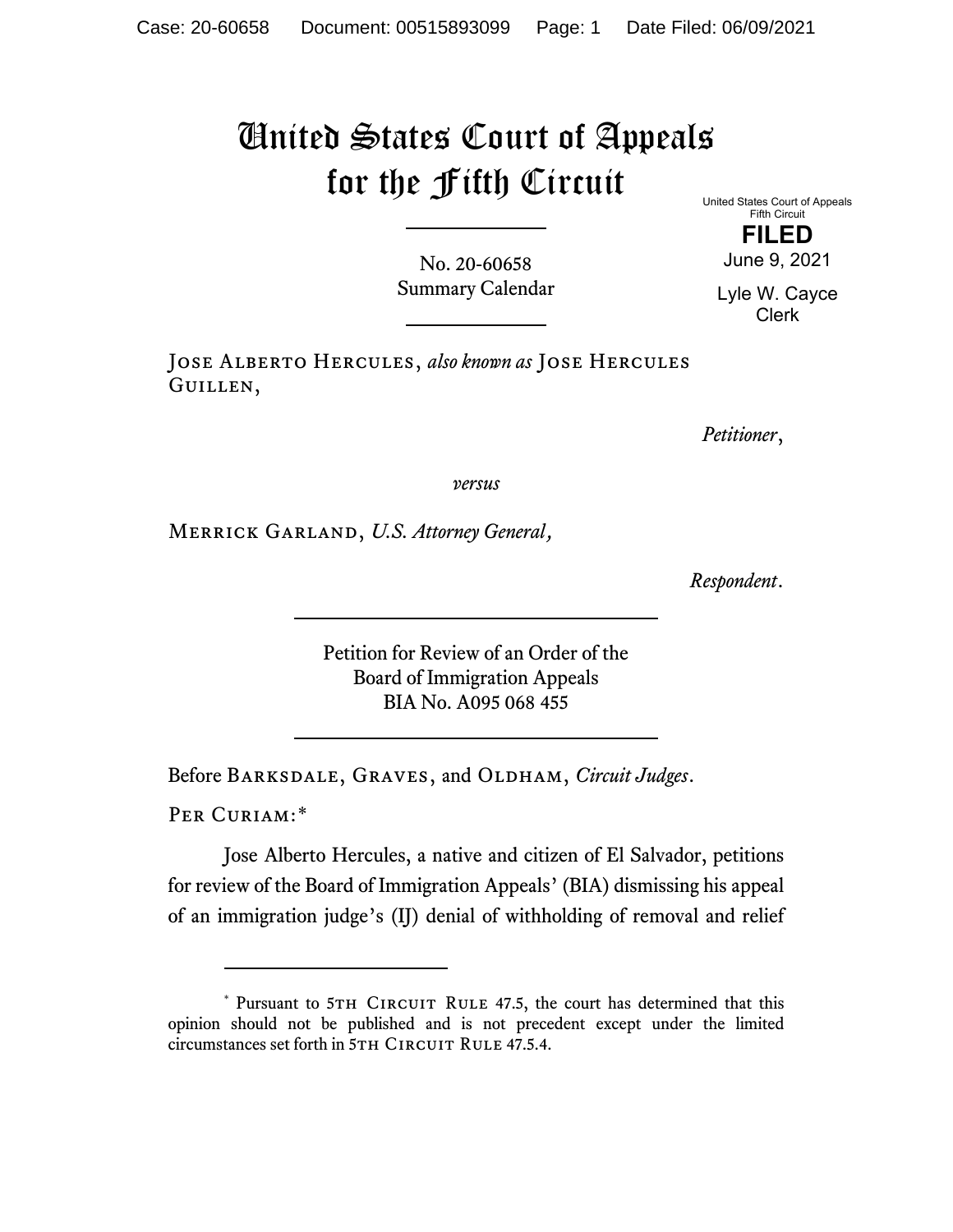## No. 20-60658

under the Convention Against Torture (CAT). Although Hercules also sought voluntary departure, he does not challenge its denial, and any such claim is deemed abandoned. *See Soadjede v. Ashcroft*, 324 F.3d 830, 833 (5th Cir. 2003).

In considering the BIA's decision (and the IJ's, to the extent it influenced the BIA), questions of law are reviewed *de novo*; factual findings, for substantial evidence. *E.g.*, *Orellana-Monson v. Holder*, 685 F.3d 511, 517– 18 (5th Cir. 2012). Whether an applicant is eligible for withholding of removal or relief under CAT is a factual finding which, as noted above, is reviewed for substantial evidence. *See Chen v. Gonzales*, 470 F.3d 1131, 1134 (5th Cir. 2006) (citations omitted). Under that standard, the BIA's factual findings are conclusive unless the record compels a contrary finding. *Wang v. Holder*, 569 F.3d 531, 536–37 (5th Cir. 2009).

First, Hercules contends the BIA erred in determining he failed to allege a cognizable particular social group (PSG) for purposes of his withholding-of-removal claim. "To be eligible for withholding of removal, an applicant must demonstrate a clear probability of persecution upon return" on account of a statutorily protected ground, such as his membership in a PSG. *Roy v. Ashcroft*, 389 F.3d 132, 138 (5th Cir. 2004) (internal quotation marks and citation omitted). The BIA correctly concluded Hercules' originally proposed PSG, "Salvadoran men who fear violence and delinquency in their home country", was not a cognizable PSG because it was circularly defined by the feared persecution. *See Gonzales-Veliz v. Barr*, 938 F.3d 219, 232 (5th Cir. 2019).

Although Hercules attempted to allege a new PSG before the BIA, "Salvadoran males", the BIA declined to consider that PSG because it was not presented to the IJ. Such a ruling does not constitute reversible error. *See Cantarero Lagos v. Barr*, 924 F.3d 145, 151 (5th Cir. 2019).